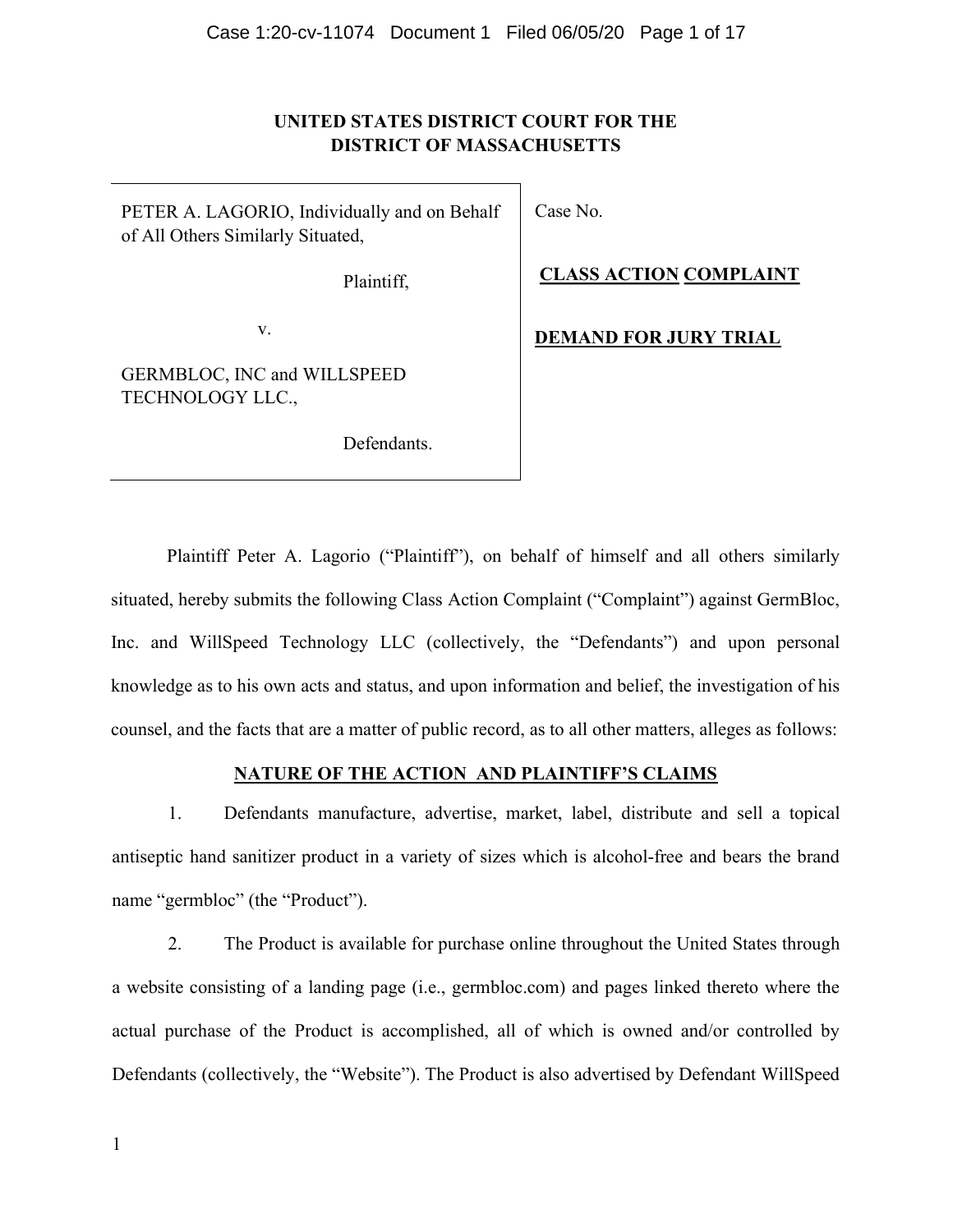#### Case 1:20-cv-11074 Document 1 Filed 06/05/20 Page 2 of 17

Technology LLC on a website owned and controlled by it; namely, http://www.willspeedtech.com/WillSpeed (the "WillSpeed Website").

3. On information and belief, the content of the Website was co-created by Defendants knowing it would be accessible by Plaintiff and members of each Class identified below in order to purchase the Product.

4. On information and belief, the content of the WillSpeed Website was co-created by Defendants knowing it would be accessible by Plaintiff and members of each Class identified below in order to purchase the Product.

5. The recent pandemic of the fatal Coronavirus has prompted increased demand for alcohol-based hand sanitizer products.

6. Preying upon the crisis caused by the coronavirus, Defendants have consistently promoted, marketed and advertised the Product, an alcohol-free product, on websites, and elsewhere, as set forth in detail below, as killing "99.99% of germs."

7. The Product as advertised on the Website depicts the Product label which contains a representation in prominent print as follows: "KILLS 99.99% of GERMS."

8. The Website represents further under the caption "Description" that the Product "Kills 99.99% of germs."

9. The WellSpeed Website represents that the Product "Kills 99.99% of germs in 15 seconds!"

10. Despite the Product label representation and the Website representation under the caption "Description" and the WellSpeed Website representation (individually and collectively, the "Representation(s)") concerning the killing of 99.99% of germs, there are no reliable studies that support the Representations.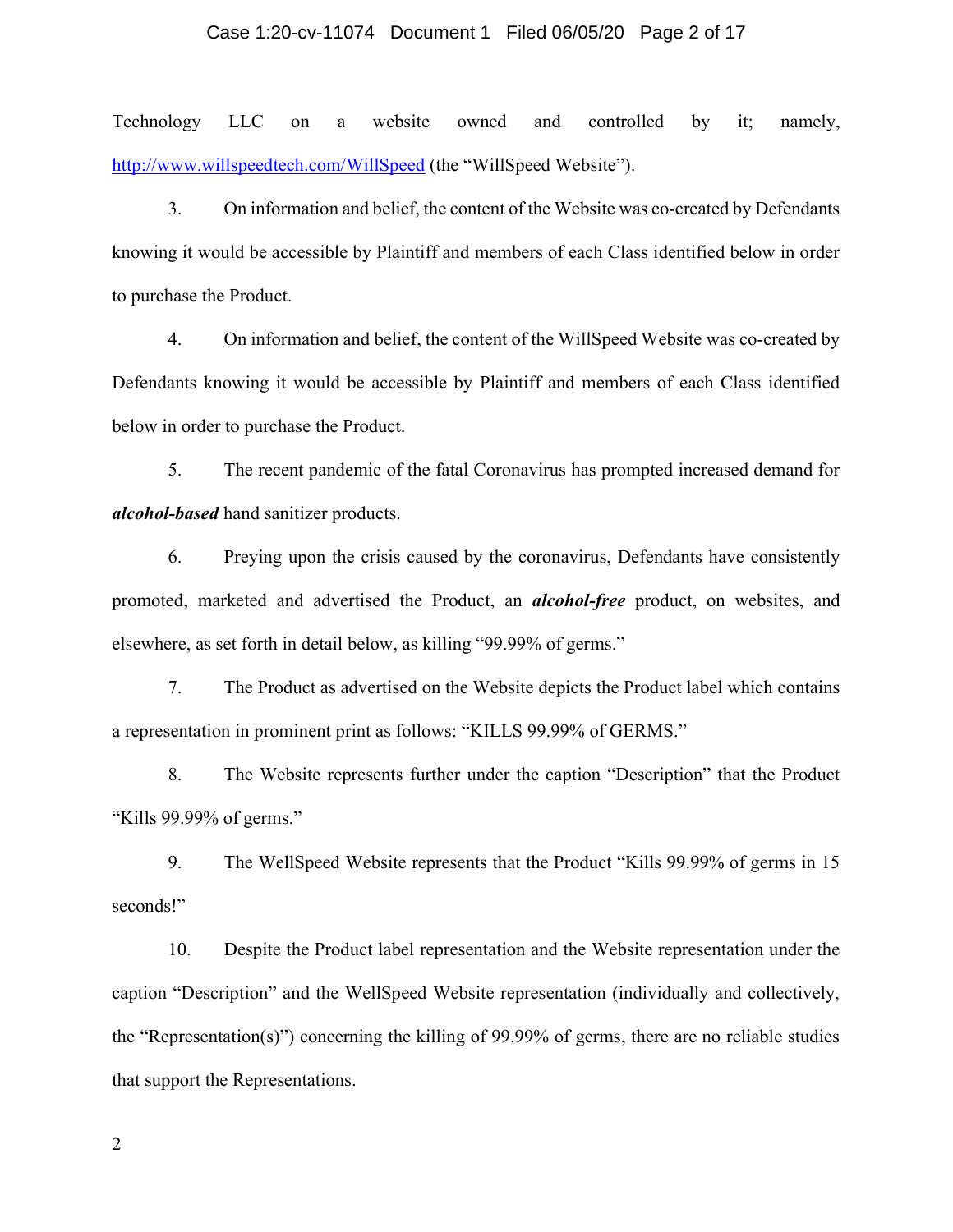#### Case 1:20-cv-11074 Document 1 Filed 06/05/20 Page 3 of 17

11. On information and belief, the Product does not kill a great variety of germs and/or bacteria including certain germs/bacteria that cause a variety of diseases (the "Diseases"), including certain strains of influenza, Ebola, coronavirus and norovirus.

12. By each Representation, reasonable consumers are misled to believe that proper use of the Product will prevent the Diseases and will kill 99.99% of *all* germs that cause *all* illnesses in human beings.

13. The Food and Drug Administration (the "FDA") recently issued a warning letter (the "FDA Warning Letter")<sup>1</sup> to a manufacturer of an **alcohol-based** hand sanitizer, Gojo, Inc., regarding its Purell brand name product, which detailed Gojo's false, deceptive and dangerous marketing of the Purell product-line which included the unproven representation that Purell "Kills more than 99.99% of most common germs… ."

14. Among other things, the FDA Warning Letter states that it is not aware of "any adequate and well-controlled studies demonstrating that killing or decreasing the number of bacteria or viruses on the skin by a certain magnitude produces a corresponding clinical reduction infection or disease caused by such bacteria or virus."

15. Further, the "FDA promulgated a news release on April 27, 2020 stating, in pertinent part, as follows: "…hand sanitizers are not proven to treat COVID-19… ."

16. Furthermore, on information and belief, non-alcohol-based hand sanitizers, such as the Product, are not nearly as effective in killing or reducing germs on the skin as are alcoholbased hand sanitizers.

17. The Center for Disease Control has stated that non-alcohol-based hand sanitizers are much less effective than alcohol-based products. Specifically, the CDC stated the following in

<sup>&</sup>lt;sup>1</sup> Warning letter at https://www.fda.gov/inspections-compliance-enforcement-and-criminal-investigations/warningletters/gojo-industries-inc-599132-01172020 (last viewed May 27, 2020).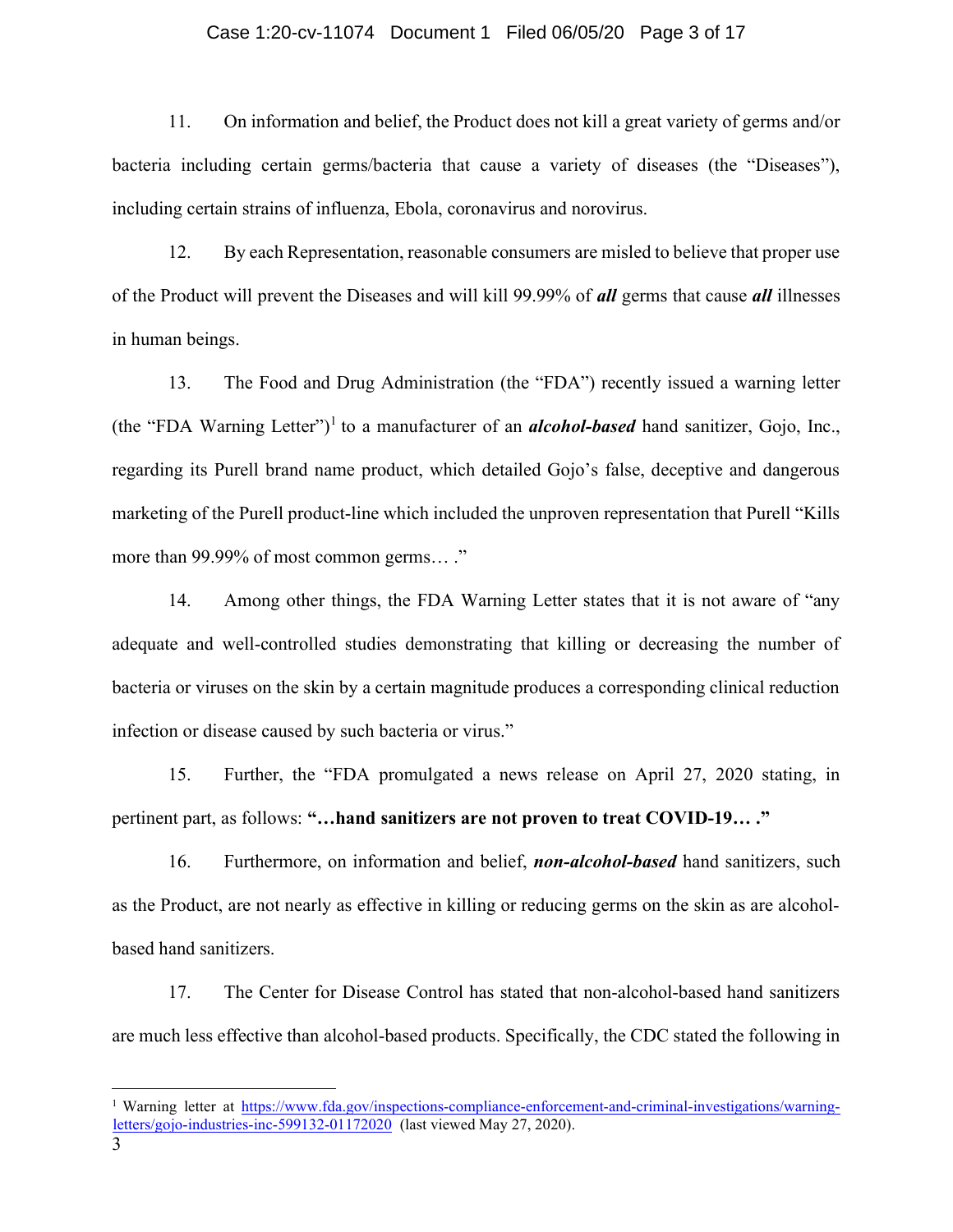#### Case 1:20-cv-11074 Document 1 Filed 06/05/20 Page 4 of 17

comparing non-alcohol based to alcohol based hand sanitizing products: "Hand sanitizers without 60-95% alcohol 1) may not work equally well for many types of germs; and 2) merely reduce the growth of germs rather than kill them outright."

18. The Representation on the Product label does not conform to the statements required to be set forth pursuant to governing FDA tentative rules governing the Product.

19. The Representation on the Product label and otherwise on the Website and the WillSpeed Website each is false and misleading as the Product when used as directed does not kill 99.99% of all germs.

20. As the Product is alcohol-free, the FDA Warning Letter condemning Gojo's representations concerning Purell's ability to kill 99.99% of germs and thereby prevent the Diseases as well as other human illnesses applies *all the more* to the Product. In fact, the FDA Warning Letter explicitly expanded it warning beyond Purell, stating that "we are not aware of a similar OTC [over-the-counter] product formulated as labeled" that is supported by evidence that it is safe and effective for the prevention of infection from the flu or other viruses.

21. The FDA has never established that an alcohol-free hand sanitizer is generally recognized as safe and effective for its intended use as a topical antiseptic.

22. The Product's claims on the Product label in the form of the Representation are not in compliance with the statements for topical antiseptics required by the FDA and, in fact, grossly overstate the efficacy of the Product.

23. No topical antiseptic products have ever been able to achieve the results stated in the Representations.

24. Each Representation is harmful, false, misleading and deceptive to consumers because it gives the misleading impression that using the Product will prevent the Diseases and all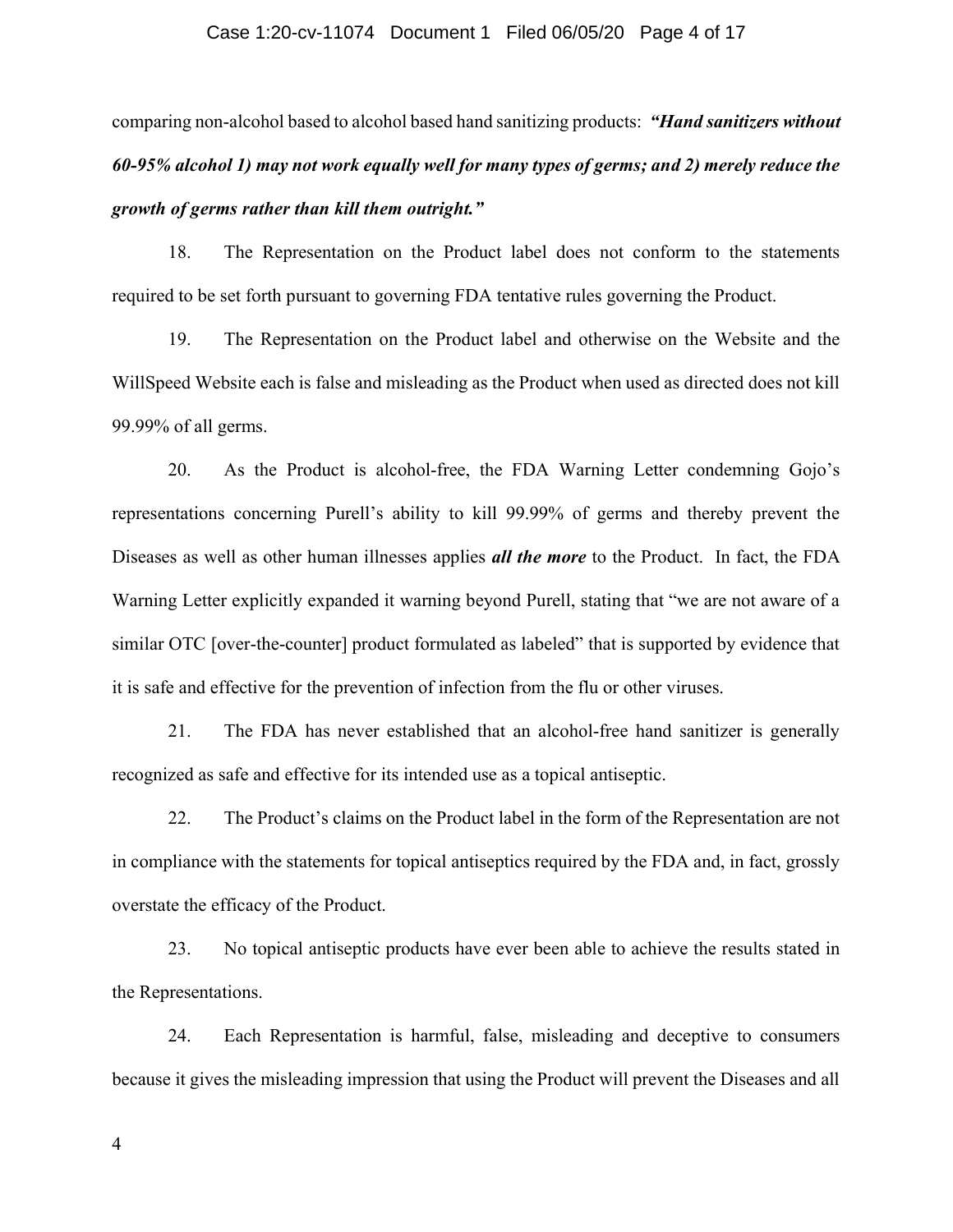#### Case 1:20-cv-11074 Document 1 Filed 06/05/20 Page 5 of 17

other human illnesses, including SARS Covid-2, the illness caused by the COVID-19 virus (i.e., the "Coronavirus").

25. Each Representation has allowed and continues to allow Defendants to unlawfully increase their sales of the Product and gives Defendants a competitive edge over many other products in the marketplace including, by example, products that expressly state that the product is effective in reducing and/or killing only a limited number and/or type of germs.

26. The Defendants' conduct caused Plaintiff, and others similarly situated, to suffer damages requiring disgorgement and restitution as well entitling them to injunctive relief and other equitable relief.

27. The Product is unable to provide the outcomes promised by the Defendants in the Representations, but through each Representation, Defendants cause consumers to defer or forgo taking other concrete measures at preventing the Diseases and other human illnesses, increasing their risk of contracting the same.

28. The Defendants' marketing and sale of the Product with the Representations is designed to – and did – to the knowledge of Defendants, deceive, mislead and defraud consumers and all other purchasers of the Product.

29. The Defendants' false, deceptive and misleading marketing and sale of the Product has enabled Defendants to sell more of the Product and at higher prices per unit than they would have in the absence Defendants' misconduct.

30. Defendants' misconduct alleged above results in additional profits to Defendants at the expense of consumers and other purchasers of the Product and the risk of consumers' greater susceptibility to the Diseases and other human illnesses.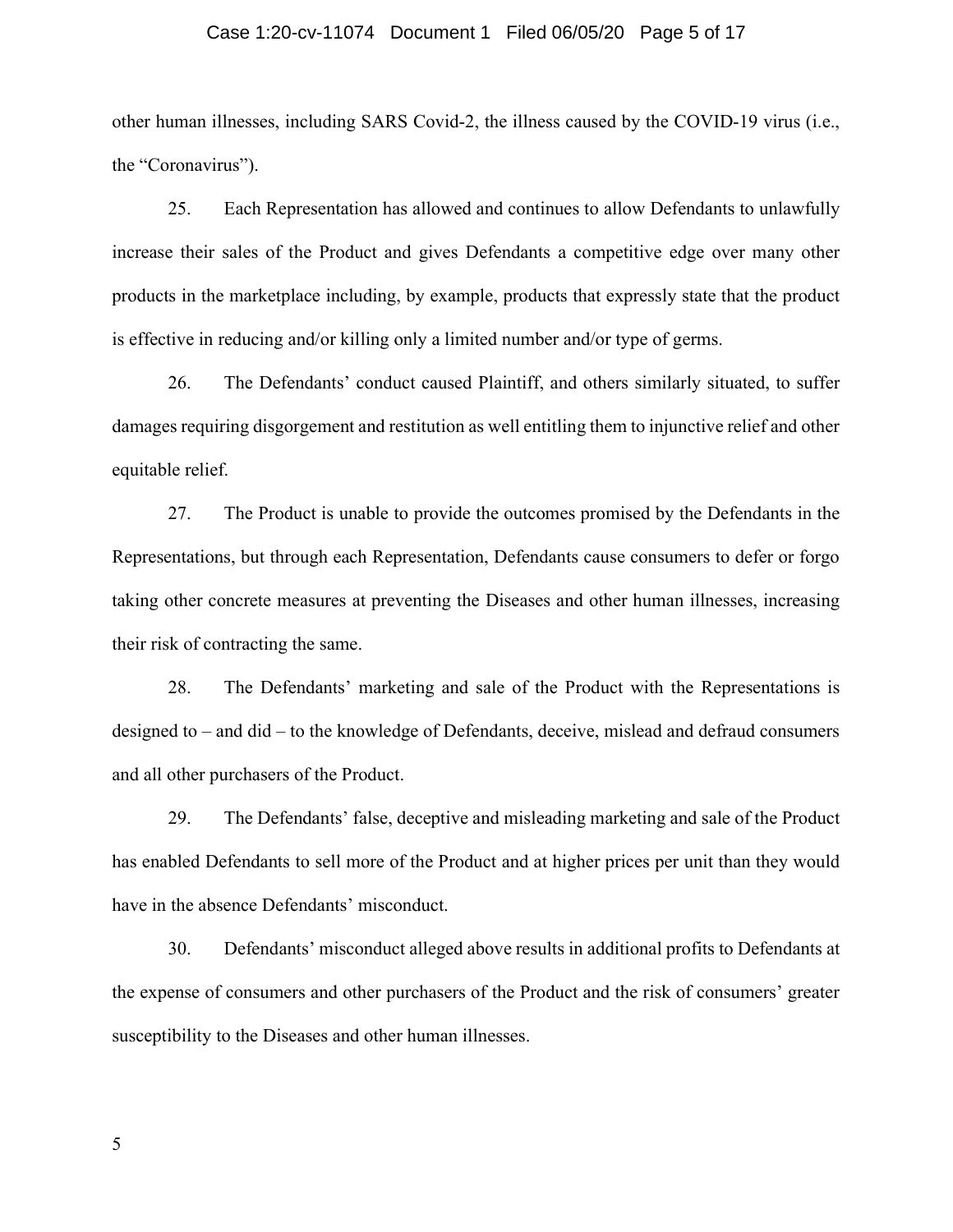#### Case 1:20-cv-11074 Document 1 Filed 06/05/20 Page 6 of 17

31. The value of the Product that Plaintiff purchased was materially less than its value as represented by the Defendants.

32. Had Plaintiff and class members of each Class identified below known the truth, they would not have bought the Product, or would have paid less for it, and in the case of individuals would not have foregone or deferred proven medically established recommendations to prevent transmission of the Diseases and other human illnesses.

33. As a result of each false and misleading Representation, the Product is sold at a premium price compared to other similar products sold in a way that is not misleading.

34. As a result of Defendants' false and deceptive claims, consumers and other purchasers of the Product--including Plaintiff and the other members of the proposed Classes- have purchased a product that has not been proven to perform as advertised. This action seeks to obtain redress for purchasers the Product, and to enjoin Defendants' deceptive and unlawful advertising as well as to obtain other equitable relief and injunctive relief. Plaintiff brings this lawsuit against Defendants on behalf of himself and all other similarly situated purchasers of the Product in the United States alleging claims for unjust enrichment and violations of M.G.L. c. 266, § 91, and M.G.L. c. 93A, § 2.

## JURISDICTION AND VENUE

35. This Court has jurisdiction over all causes of action asserted herein pursuant to 28 U.S.C. § 1332(d) because the aggregate claims of Plaintiff and members of the Class, which exceeds one hundred persons, exceed the sum or value of \$5,000,000, exclusive of interest and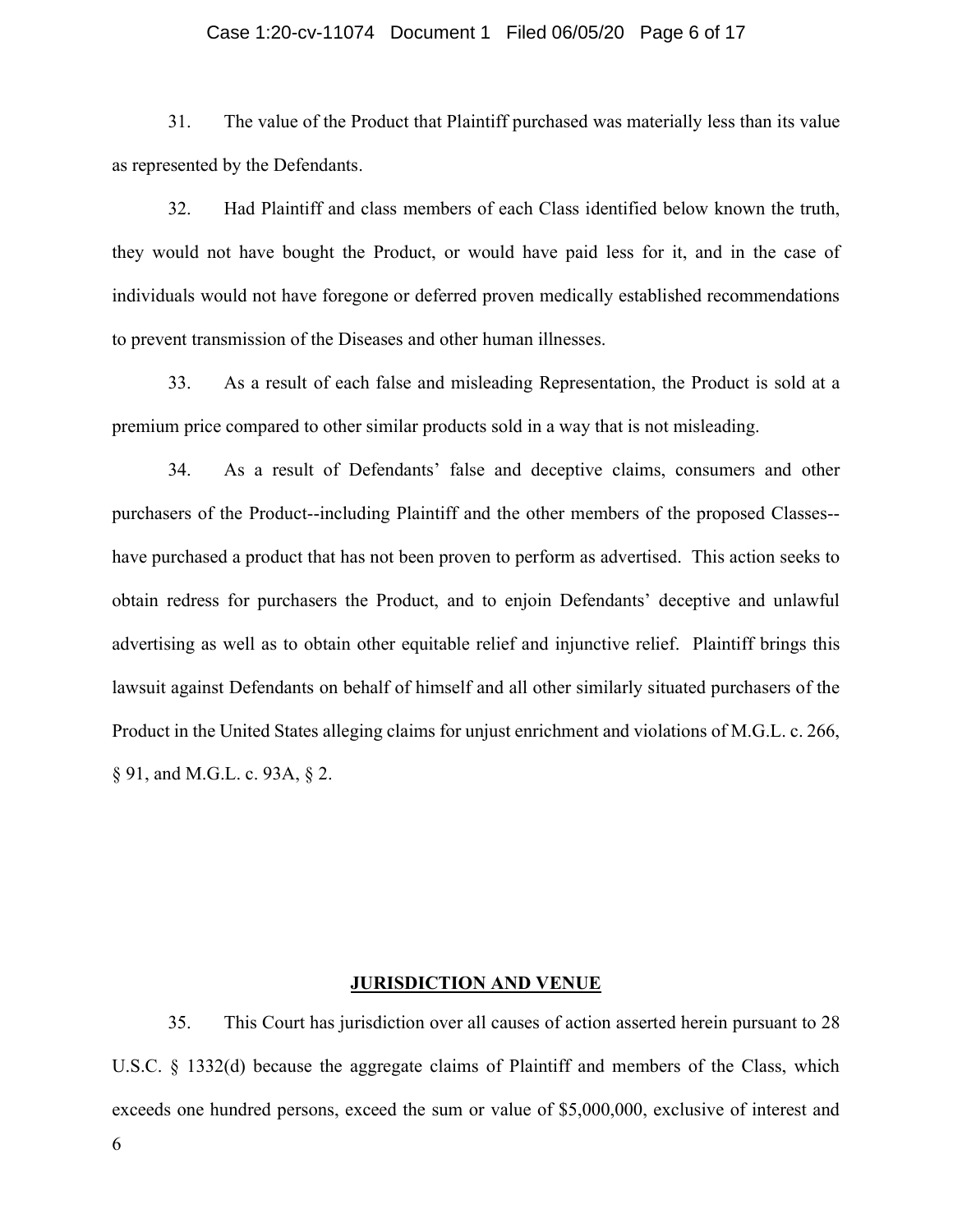#### Case 1:20-cv-11074 Document 1 Filed 06/05/20 Page 7 of 17

costs, and there is diversity of citizenship between at least one member of the proposed Class and Defendant.

36. This Court has personal jurisdiction over the Defendant because the Defendant conducts business in Massachusetts via its online sales.

37. Venue is proper in this District under 28 U.S.C. § 1391(b)(2). Defendant conducts substantial business throughout Massachusetts, and a substantial part of the events, acts and transactions giving rise to the claims occurred in this District.

## **PARTIES**

38. Plaintiff is a resident of Suffolk County in the Commonwealth of Massachusetts, and was exposed to Defendants' deceptive and misleading statements (i.e., the Representation) in Massachusetts through purchase of Defendants' Product from the Website on March 16, 2020. In reliance on the misleading Representation, Plaintiff purchased an 8-ounce bottle of the Product for \$ 13.99 plus shipping cost of \$ 4.95 for a total purchase price of \$ 18.94. Had Plaintiff known the truth concerning the Representation, he would not have purchased the Product.

39. Defendant WillSpeed Technology LLC is a limited liability company organized and existing under the laws of the State of Idaho, having its principal place of business at 2121 E. Plaza Loop, Nampa, ID. Thus, WillSpeed Technology LLC is a citizen of Idaho.

40. On information and belief, Defendant GermBloc Inc. is wholly owned by Defendant WillSpeed Technology LLC and is a corporation having its principal place of business at 2121 E. Plaza Loop, Nampa, ID. Thus, Germbloc, Inc. is a citizen of Idaho.

41. Plaintiff is informed and believes, and thus alleges, that at all times herein, each of the Defendant's respective agents, employees, representatives, and owners, were acting within the course and scope of such agency, employment, and representation, on behalf of each respective Defendant.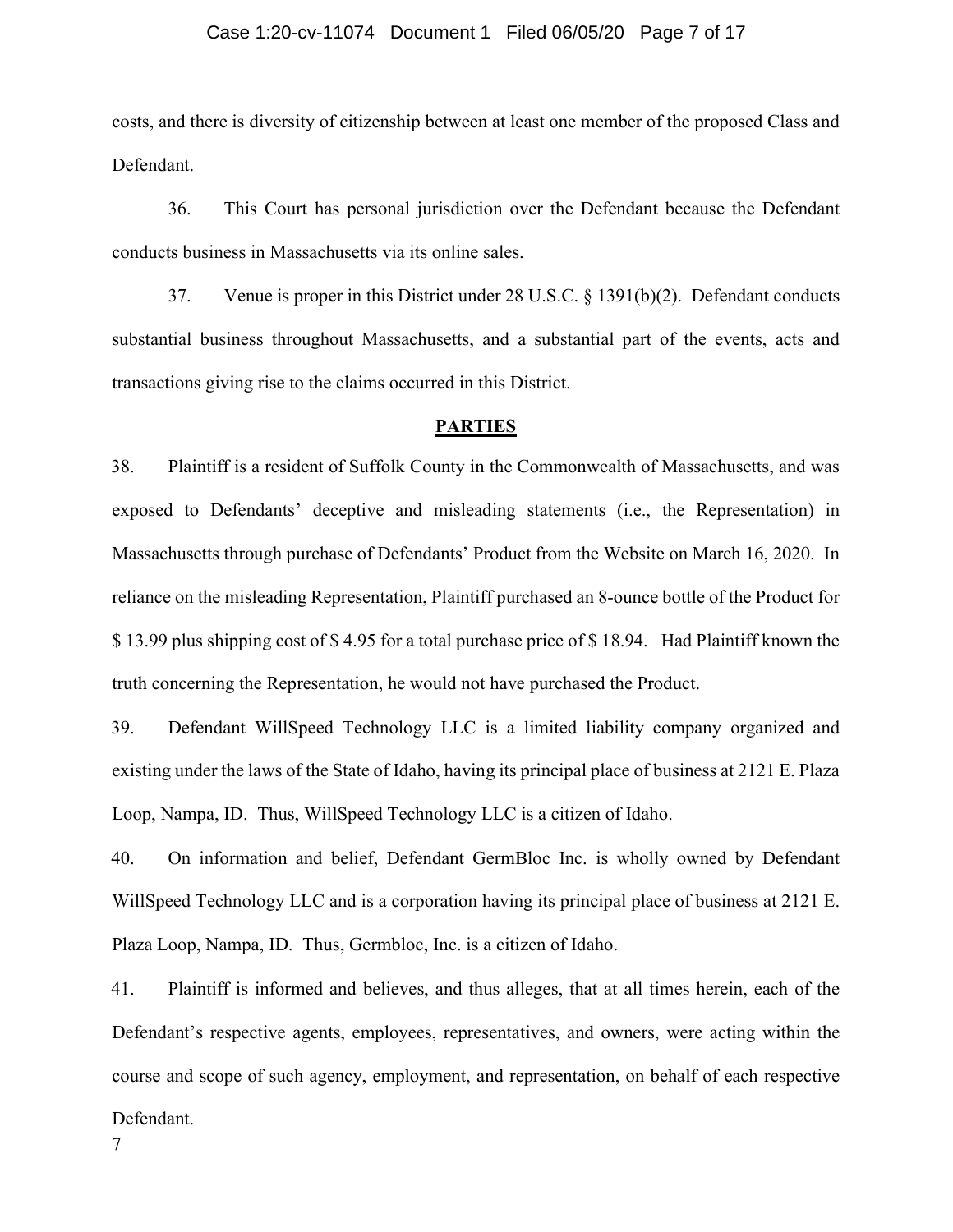## CLASS ACTION ALLEGATIONS

42. Plaintiff brings this class action pursuant to Federal Rule of Civil Procedure 23(a),  $(b)(1)$ ,  $(b)(2)$ ,  $(b)(3)$  and  $(c)(4)$  on behalf of himself and two Classes of all others similarly situated.

43. Each Class meets the criteria for certification under Rule23(a), (b)(1), (b)(2), (b)(3) and  $(c)(4)$ .

44. The first Class consists of all persons who purchased the Product in the United States during the period from June 6, 2017 until notice is disseminated to the Class. Excluded from the Class is each Defendant and their respective officers, directors, and employees.

45. The Second Class consists of all persons who purchased the Product in the Commonwealth of Massachusetts during the period from June 6, 2016 until notice is disseminated to the Class (the "Massachusetts Class"). Excluded from the Massachusetts Class is each Defendant and their respective officers, directors, and employees, and those who purchased the Product for resale.

46. Risk of Inconsistent or Varying Adjudications. Fed. R. Civ. P. 23(b)(1). As the proposed members of each Class include hundreds if not thousands of persons that are widely geographically disbursed, there is a significant risk of inconsistent or varying adjudications with respect to individual members of each Class that would establish incompatible standards of conduct for each Defendant.

47. Numerosity. The members of each Class are so numerous that joinder of all members would be impracticable. Plaintiff is informed and believes, and on that basis alleges, that each Class contains hundreds if not thousands of members. The precise number of Class members is unknown to Plaintiff.

8 48. Existence and Predominance of Common Questions of Law and Fact. Common questions of law and fact exist as to all members of each Class and predominate over any questions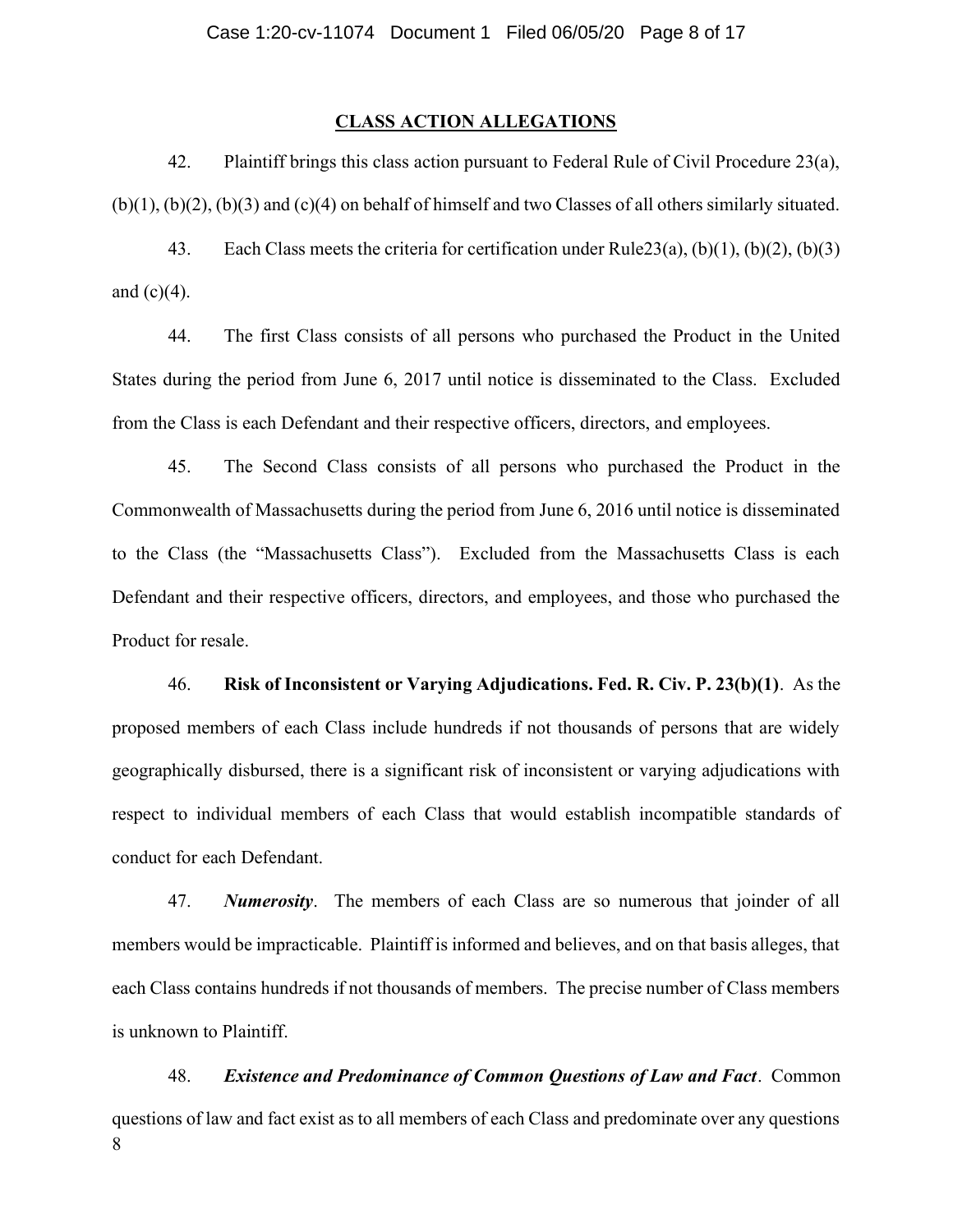## Case 1:20-cv-11074 Document 1 Filed 06/05/20 Page 9 of 17

affecting only individual Class members. These common legal and factual questions include, but are not limited to, the following:

- (a) Whether Defendants had adequate substantiation for each Representation prior to making it;
- (b) Whether each Representation is true, or is misleading, or reasonably likely to deceive;
- (c) Whether the Defendants' alleged misconduct constitutes violations of the laws asserted herein;
- (d) Whether Defendants are engaged in unfair and/or deceptive advertising with respect to the Product;
- (e) Whether Defendants have been unjustly enriched;
- (f) Whether Plaintiff and members of each Class have been injured by Defendants' conduct; and
- (g) Whether Plaintiff and members of each Class are entitled to relief, and the amount and nature of such relief.
- 49. Typicality. The claims of Plaintiff are typical of the claims of the members of each

Class because, among other things, Plaintiff asserts the same claims, and all Class members of each Class were injured through the uniform misconduct described above.

50. Adequacy of representation. Plaintiff will fairly and adequately protect the interests of each Class, and has retained counsel experienced in class and complex litigation. Plaintiff has no interests antagonistic to members of either Class, and neither Defendant has any defenses unique to Plaintiff.

51. Superiority. A class action is superior to all other available methods for the fair and efficient adjudication of this controversy for the following reasons:

> (h) It is economically impractical for members of each Class to prosecute individual actions;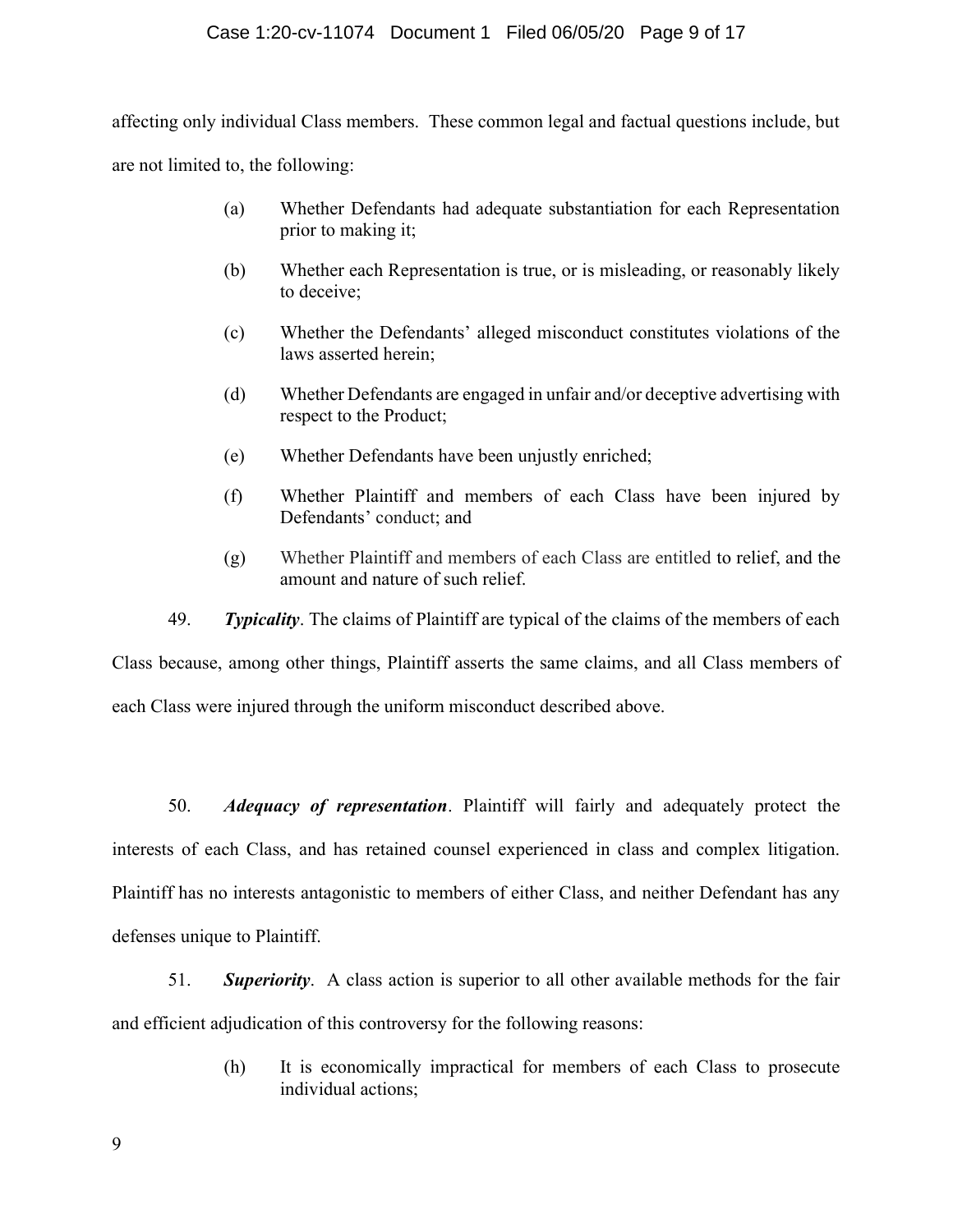- (i) Each Class is readily definable; and
- (j) Prosecution as a class action will eliminate the possibility of repetitious litigation.

52. A class action will cause an orderly and expeditious administration of the claims of each Class. Economies of time, effort, and expense will be fostered and uniformity of decisions will be ensured.

53. Declaratory Relief. Fed. R. Civ. P. 23(b)(2). Class certification is also appropriate under Rule 23(b)(2) because each Defendant through its uniform conduct has acted or refused to act (and continues to act or refused to act) on grounds that apply generally to each Class as a whole, thus making final injunctive relief or corresponding declaratory relief appropriate respecting each Class as a whole.

54. Plaintiff does not anticipate any undue difficulty in the management of this litigation.

55. Plaintiff and members of each Class expressly exclude and will exclude any causes of action relating to personal injury or other bodily harm arising from either Defendant's conduct.

56. Plaintiff reserves the right to amend or modify each Class definition with greater specificity or division after having had an opportunity to conduct discovery.

## FIRST CLAIM

## (For Violations of Untrue and Misleading Advertising under Mass. Gen. Laws c. 266, § 91)

67. Plaintiff incorporates the above allegations by reference as if set forth herein in full.

68. Defendants' labeling, marketing, advertising, and promotion of the Product is untrue, deceptive, and/or misleading, in violation of Mass. Gen. Laws c. 266, § 91.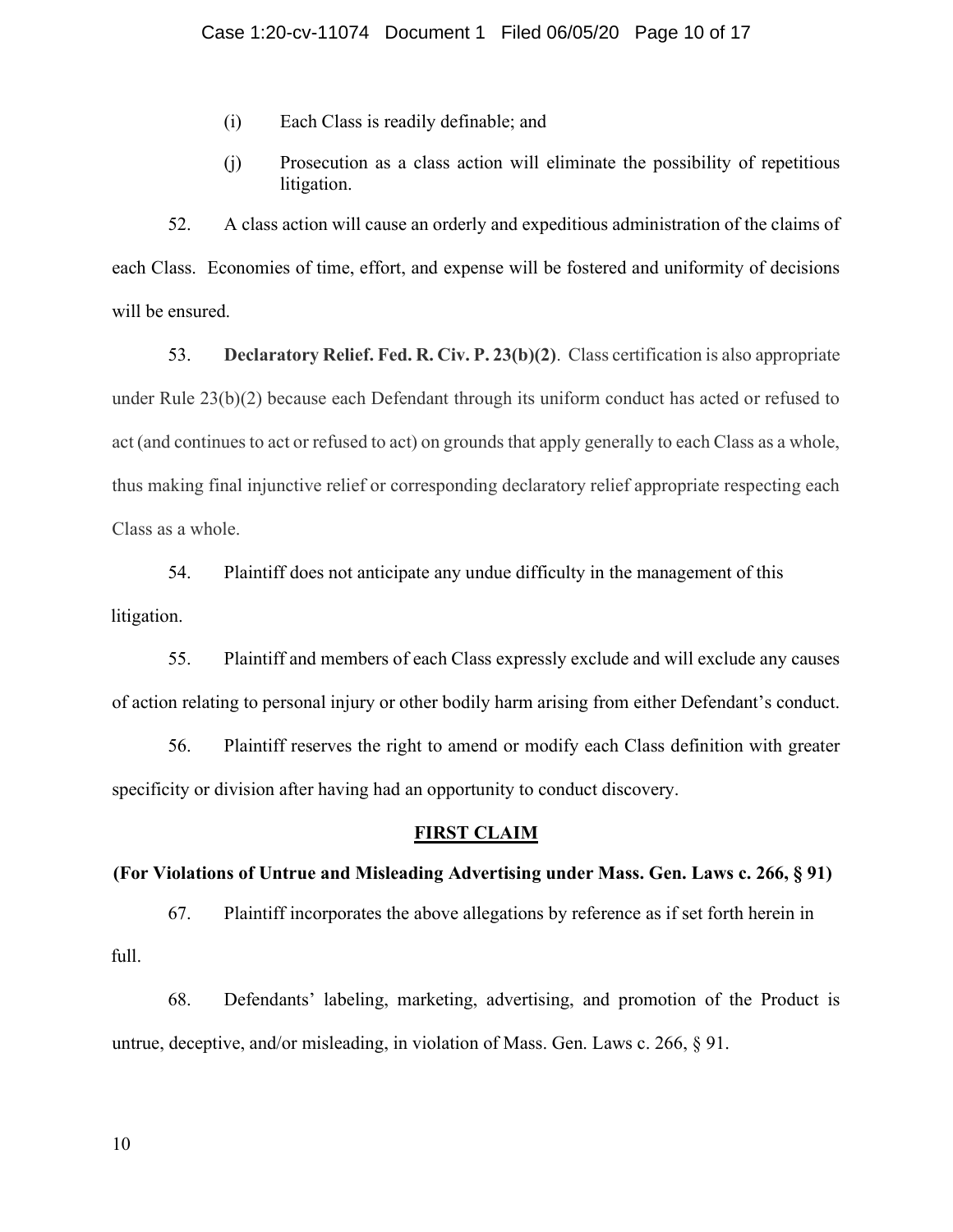#### Case 1:20-cv-11074 Document 1 Filed 06/05/20 Page 11 of 17

69. At all times relevant to this action, each Defendant knew, or could, upon reasonable investigation, have ascertained that its labeling, marketing, advertising, and promotion of the Product was untrue, deceptive, and/or misleading.

70. Defendants' untrue, deceptive, and/or misleading labeling, marketing, advertising, and promotion of the Product has continued throughout the Class Period and is continuing as of the present date.

71. As a purchaser of the Product who was damaged by Defendants' untrue,

deceptive and/or misleading advertising (in that Plaintiff and the other members of each Class purchased a product that did not conform to the representations made about the Product by Defendants), Plaintiff is entitled to and does bring this class action to seek all available remedies under Mass. Gen. Laws c. 266, § 91, including injunctive relief. The injunctive relief would include an order directing each Defendant to cease its false and misleading labeling and advertising, retrieve existing false and misleading advertising and promotional materials, and publish corrective advertising.

## SECOND CLAIM

# (For Violations of Unfair and Deceptive Conduct in Violation of M.G.L., c. 93A, § 2) (On Behalf of the Massachusetts Class)

72. Plaintiff incorporates each of the foregoing allegations as if fully set forth herein.

73. Defendants' conduct, as alleged herein, constitutes unfair or deceptive acts or practices and unfair methods of competition in trade or commerce in violation of M.G.L. c. 93A, § 2 and the regulations promulgated thereunder, including without limitation, 940 C.M.R. §§ 3.02 (2), §§ 3.05(1) and (2), §§ 3.16(2) and (3) and (4), and §§ 604(1) and (2).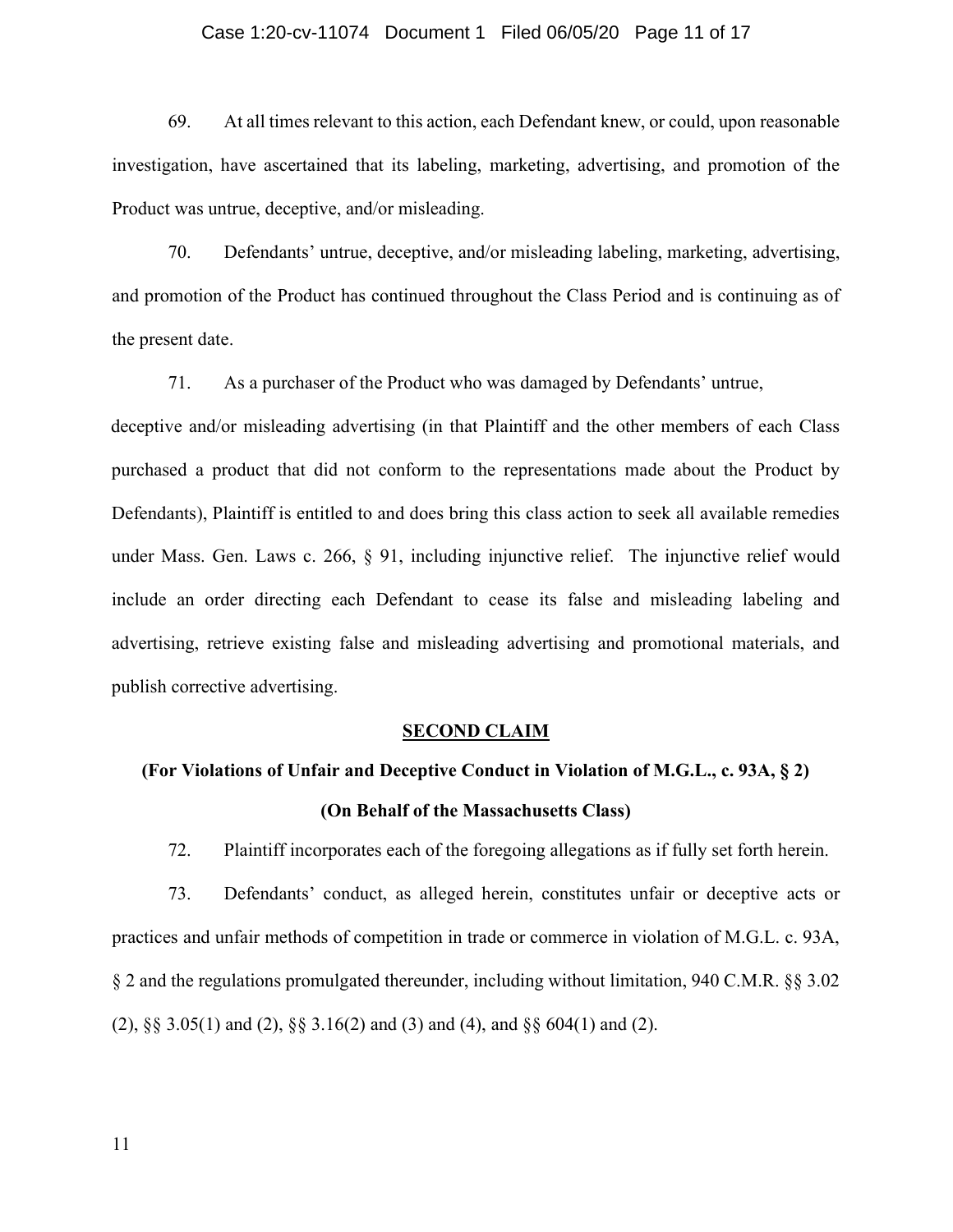#### Case 1:20-cv-11074 Document 1 Filed 06/05/20 Page 12 of 17

74. Defendants' unlawful conduct includes their false and misleading statements, representations, and depictions in its labeling, marketing and advertising for the Product, as alleged in greater detail above. Such conduct injured Plaintiff and each of the other Class Members of the Massachusetts Class, in that they paid more for the falsely advertised product they purchased than was worth at the time of purchase, or would have not purchased the Product at all.

75. Defendants unfair or deceptive acts or practices, as alleged herein, were willful or knowing violations of M.G.L. c. 93A,  $\S$  2, within the meaning of M.G.L. c. 93A,  $\S$  9(3).

76. On April 7, 2020, Plaintiff served Defendants with a demand letter by mail, in accordance with M.G.L., c. 93A, § 9(3). The demand letter explained in detail the nature of the unfair or deceptive acts or practices, the injuries suffered by Plaintiff and the other members of the Massachusetts Class he seeks to represent, as well as demanding compensation for those injuries and other relief.

77. Defendants failed and refused to make a reasonable offer of relief for the Plaintiff and the Massachusetts Class.

78. Plaintiff and the other members of the Massachusetts Class have been injured by Defendants' unfair or deceptive acts or practices and unfair methods of competition.

79. Pursuant to M.G.L. c. 93A, §§ 9(3) and 9(4), Plaintiff and each of the other members of the Massachusetts Class are entitled to recover double or treble the amount of their actual damages, or statutory damages, whichever is greater, plus their reasonable attorneys' fees and the costs of this action.

80. Plaintiff and the other members of the Massachusetts Class are also entitled to injunctive relief in the form of an order directing Defendants to cease its false and misleading labeling and advertising, retrieve existing false and misleading advertising and promotional materials, and publish corrective advertising.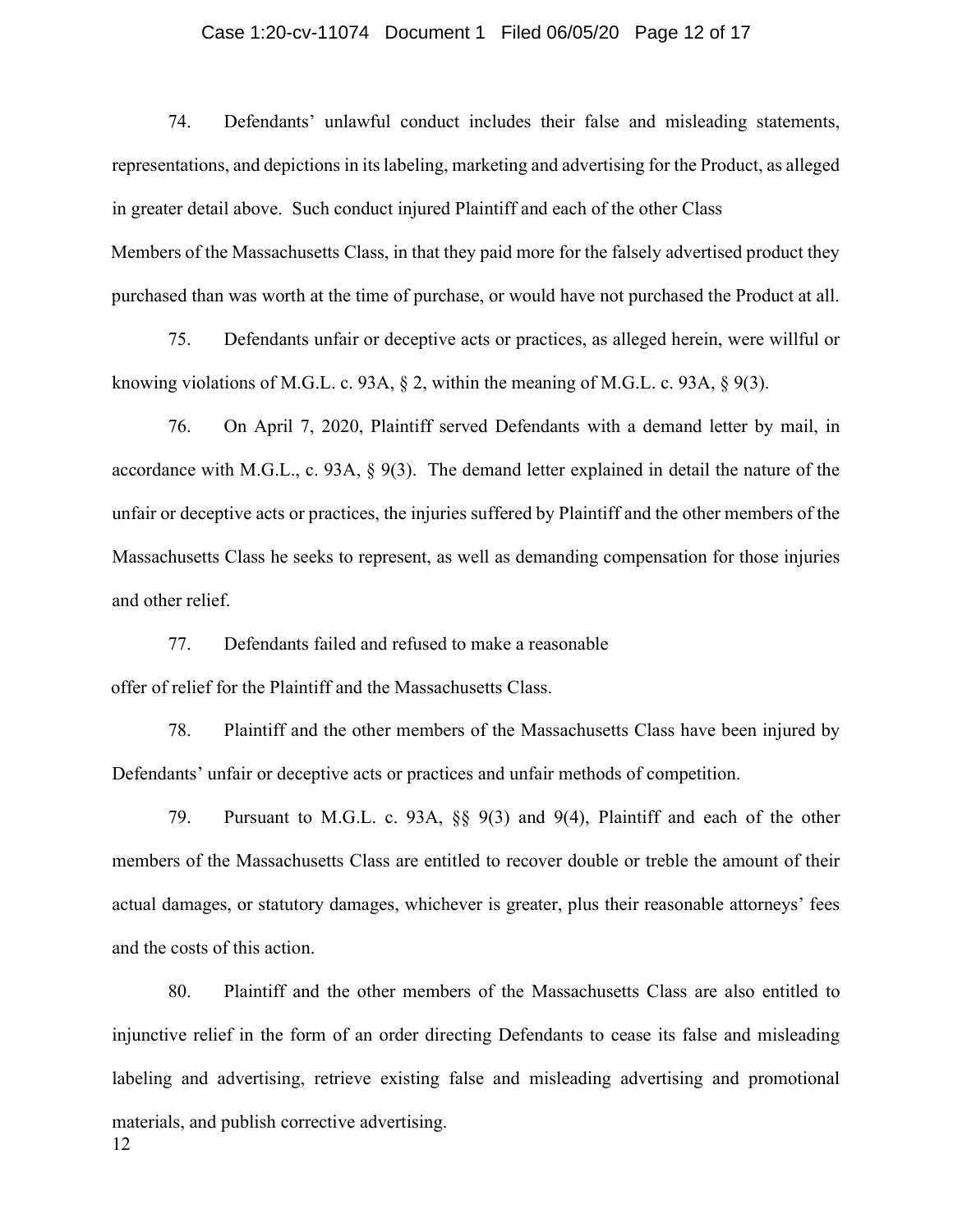## THIRD CLAIM

## (Unjust Enrichment)

81. Plaintiff incorporates the above allegations by reference as if set forth herein in full.

82. Defendants sold the Product based on the advertised ability of the Product to kill 99.99% of all germs, as further described above. However, the Product does not have such capabilities, as further described above.

83. By purchasing the Product, Plaintiff and the members of each Class have conferred a significant monetary benefit on Defendants, which benefit is known and has been appreciated by Defendants.

84. Retention by Defendants of the benefit conferred by Plaintiff and the members of each Class would, under the circumstances, be inequitable.

85. Plaintiff, on behalf of himself and the members of each Class, seeks restitution or, in the alternative, imposition of a constructive trust on the funds inequitably received and retained.

## PRAYER FOR RELIEF

WHEREFORE, Plaintiff, on behalf of himself and the members of each Class, prays for judgment against each Defendant as follows:

- A. An Order certifying this case as a class action and appointing Plaintiff and his counsel to represent the members of each Class;
- B. An Order awarding restitution and disgorgement of each Defendant's revenues from sale of the Product to Plaintiff and each member of each Class;
- C. An Order awarding equitable relief, including: enjoining each Defendant from continuing the unlawful false advertising practices as set forth herein, directing each Defendant to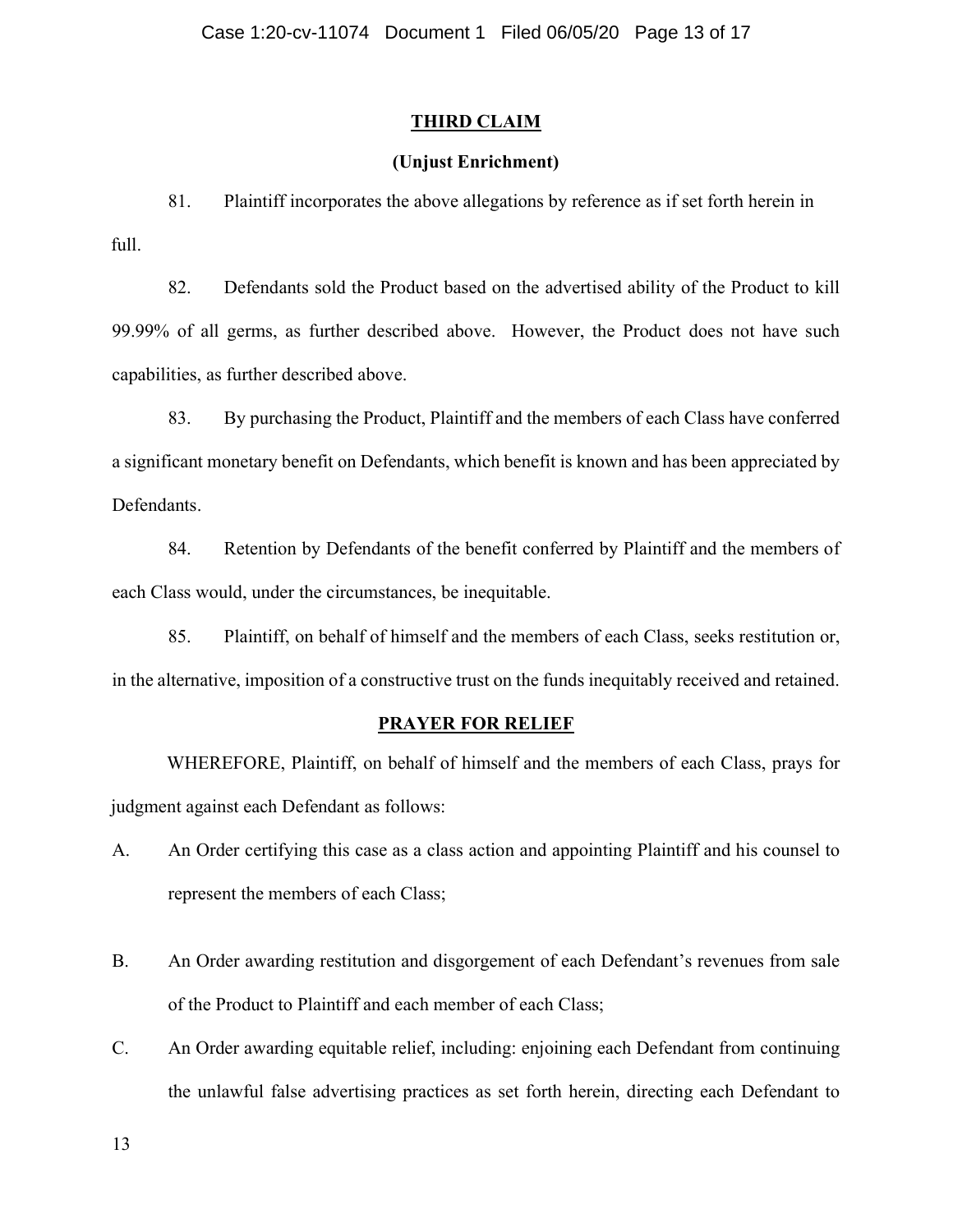## Case 1:20-cv-11074 Document 1 Filed 06/05/20 Page 14 of 17

retrieve existing false and misleading advertising and promotional materials, directing each Defendant to engage in a corrective advertising campaign, directing each Defendant to identify, with Court supervision, victims of their conduct and pay them restitution, and disgorgement of all monies acquired by each Defendant by means of any act or practice declared by this Court to be wrongful;

- D. An Order awarding the greater of actual damages (including double or treble damages) or statutory damages, as allowable by law;
- E. An Order awarding attorneys' fees and costs to Plaintiff and the other member of each Class; and
- F. Such other and further relief as may be just and proper.

## DEMAND FOR JURY TRIAL

Plaintiff hereby demands a trial of his claims by jury to the extent authorized by law.

Dated: June 5, 2020 Respectfully submitted,

/s/ Edward L. Manchur Edward L. Manchur (BBO #316910) P.O. Box 3156 Peabody, MA 01960 Phone: (978) 333-1013 manchurlaw@gmail.com Counsel for Plaintiff Peter Lagorio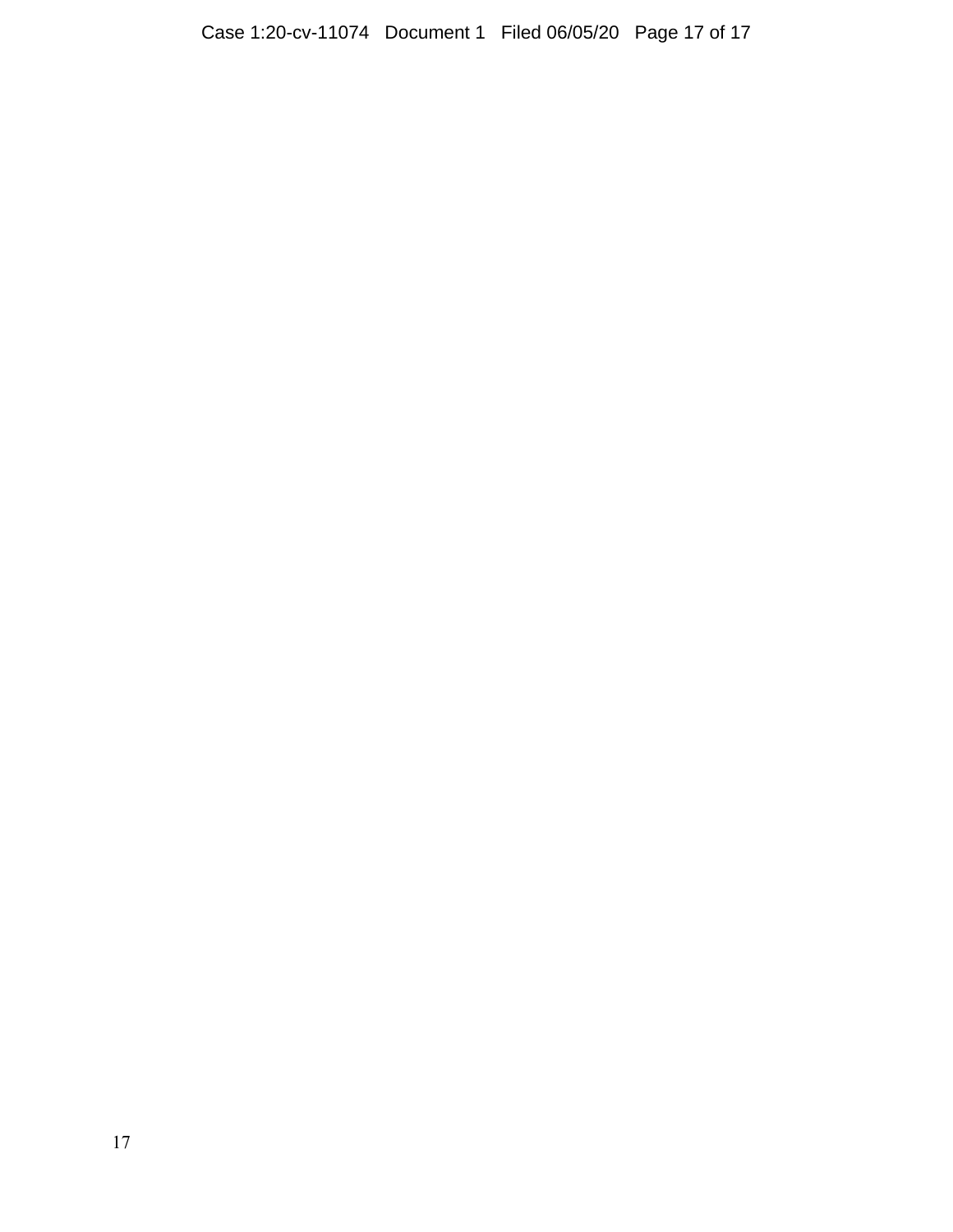Case 1:20-cv-11074 Document 1-1 Filed 06/05/20 Page 1 of 2

JS 44 (Rev. 09/19)

## **CIVIL COVER SHEET**

The JS 44 civil cover sheet and the information contained herein neither replace nor supplement the filing and service of pleadings or other papers as required by law, except as provided by local rules of court. This form,

| I. $(a)$<br><b>PLAINTIFFS</b>                                                                                                                                                                                                                                                                                                                                                                                                                                                                                                                                                                                                           |                                                                                                                                                                                                                                                                                                                                                                                                                                                                                                                                                                                                                                      |                                                                                                                                                                                                                                                                                                                                                                                                                                                                                                                                                                                                                                                                                       |                                    | <b>DEFENDANTS</b>                                                                                                                                                                                                                                                                                                                                                                                                                                               |                                                                                                                                                                                                                       |                                                                                                                                                                                                                                                                                   |                                                                                                                                                                                                                                                                                                                                                                                                                                                                                                                                                                                                                                                                                                                     |
|-----------------------------------------------------------------------------------------------------------------------------------------------------------------------------------------------------------------------------------------------------------------------------------------------------------------------------------------------------------------------------------------------------------------------------------------------------------------------------------------------------------------------------------------------------------------------------------------------------------------------------------------|--------------------------------------------------------------------------------------------------------------------------------------------------------------------------------------------------------------------------------------------------------------------------------------------------------------------------------------------------------------------------------------------------------------------------------------------------------------------------------------------------------------------------------------------------------------------------------------------------------------------------------------|---------------------------------------------------------------------------------------------------------------------------------------------------------------------------------------------------------------------------------------------------------------------------------------------------------------------------------------------------------------------------------------------------------------------------------------------------------------------------------------------------------------------------------------------------------------------------------------------------------------------------------------------------------------------------------------|------------------------------------|-----------------------------------------------------------------------------------------------------------------------------------------------------------------------------------------------------------------------------------------------------------------------------------------------------------------------------------------------------------------------------------------------------------------------------------------------------------------|-----------------------------------------------------------------------------------------------------------------------------------------------------------------------------------------------------------------------|-----------------------------------------------------------------------------------------------------------------------------------------------------------------------------------------------------------------------------------------------------------------------------------|---------------------------------------------------------------------------------------------------------------------------------------------------------------------------------------------------------------------------------------------------------------------------------------------------------------------------------------------------------------------------------------------------------------------------------------------------------------------------------------------------------------------------------------------------------------------------------------------------------------------------------------------------------------------------------------------------------------------|
|                                                                                                                                                                                                                                                                                                                                                                                                                                                                                                                                                                                                                                         |                                                                                                                                                                                                                                                                                                                                                                                                                                                                                                                                                                                                                                      |                                                                                                                                                                                                                                                                                                                                                                                                                                                                                                                                                                                                                                                                                       | Germblac Inc.                      |                                                                                                                                                                                                                                                                                                                                                                                                                                                                 |                                                                                                                                                                                                                       |                                                                                                                                                                                                                                                                                   |                                                                                                                                                                                                                                                                                                                                                                                                                                                                                                                                                                                                                                                                                                                     |
| (b) County of Residence of First Listed Plaintiff                                                                                                                                                                                                                                                                                                                                                                                                                                                                                                                                                                                       |                                                                                                                                                                                                                                                                                                                                                                                                                                                                                                                                                                                                                                      |                                                                                                                                                                                                                                                                                                                                                                                                                                                                                                                                                                                                                                                                                       |                                    | County of Residence of First Listed Defendant                                                                                                                                                                                                                                                                                                                                                                                                                   |                                                                                                                                                                                                                       |                                                                                                                                                                                                                                                                                   |                                                                                                                                                                                                                                                                                                                                                                                                                                                                                                                                                                                                                                                                                                                     |
|                                                                                                                                                                                                                                                                                                                                                                                                                                                                                                                                                                                                                                         | (EXCEPT IN U.S. PLAINTIFF CASES)                                                                                                                                                                                                                                                                                                                                                                                                                                                                                                                                                                                                     |                                                                                                                                                                                                                                                                                                                                                                                                                                                                                                                                                                                                                                                                                       |                                    | NOTE:                                                                                                                                                                                                                                                                                                                                                                                                                                                           | THE TRACT OF LAND INVOLVED.                                                                                                                                                                                           | (IN U.S. PLAINTIFF CASES ONLY)<br>IN LAND CONDEMNATION CASES, USE THE LOCATION OF                                                                                                                                                                                                 |                                                                                                                                                                                                                                                                                                                                                                                                                                                                                                                                                                                                                                                                                                                     |
| (c) -                                                                                                                                                                                                                                                                                                                                                                                                                                                                                                                                                                                                                                   | Attorneys (Firm Name, Address, and Jelephone Number)                                                                                                                                                                                                                                                                                                                                                                                                                                                                                                                                                                                 |                                                                                                                                                                                                                                                                                                                                                                                                                                                                                                                                                                                                                                                                                       |                                    | Attorneys (If Known)                                                                                                                                                                                                                                                                                                                                                                                                                                            |                                                                                                                                                                                                                       |                                                                                                                                                                                                                                                                                   |                                                                                                                                                                                                                                                                                                                                                                                                                                                                                                                                                                                                                                                                                                                     |
|                                                                                                                                                                                                                                                                                                                                                                                                                                                                                                                                                                                                                                         | <i>Irjancilvc</i><br>3156                                                                                                                                                                                                                                                                                                                                                                                                                                                                                                                                                                                                            | 9788831013                                                                                                                                                                                                                                                                                                                                                                                                                                                                                                                                                                                                                                                                            |                                    |                                                                                                                                                                                                                                                                                                                                                                                                                                                                 |                                                                                                                                                                                                                       |                                                                                                                                                                                                                                                                                   |                                                                                                                                                                                                                                                                                                                                                                                                                                                                                                                                                                                                                                                                                                                     |
| <b>II. BASIS OF JURISDICTION</b> (Place an "X" in One Box Only)                                                                                                                                                                                                                                                                                                                                                                                                                                                                                                                                                                         |                                                                                                                                                                                                                                                                                                                                                                                                                                                                                                                                                                                                                                      |                                                                                                                                                                                                                                                                                                                                                                                                                                                                                                                                                                                                                                                                                       |                                    |                                                                                                                                                                                                                                                                                                                                                                                                                                                                 |                                                                                                                                                                                                                       |                                                                                                                                                                                                                                                                                   | III. CITIZENSHIP OF PRINCIPAL PARTIES (Place an "X" in One Box for Plaintiff                                                                                                                                                                                                                                                                                                                                                                                                                                                                                                                                                                                                                                        |
| $\Box$ 1 U.S. Government<br>Plaintiff                                                                                                                                                                                                                                                                                                                                                                                                                                                                                                                                                                                                   | <b>Federal Question</b><br>O 3<br>(U.S. Government Not a Party)                                                                                                                                                                                                                                                                                                                                                                                                                                                                                                                                                                      |                                                                                                                                                                                                                                                                                                                                                                                                                                                                                                                                                                                                                                                                                       |                                    | (For Diversity Cases Only)<br>Citizen of This State                                                                                                                                                                                                                                                                                                                                                                                                             | <b>DEF</b><br><b>PTF</b><br>$\Box$<br>$\propto$ 1                                                                                                                                                                     | Incorporated or Principal Place<br>of Business In This State                                                                                                                                                                                                                      | and One Box for Defendant)<br>PTF<br>DEF<br>$\Box$ 4<br>$\square$ 4                                                                                                                                                                                                                                                                                                                                                                                                                                                                                                                                                                                                                                                 |
| $\Box$ 2 U.S. Government<br>Defendant                                                                                                                                                                                                                                                                                                                                                                                                                                                                                                                                                                                                   | Diversity                                                                                                                                                                                                                                                                                                                                                                                                                                                                                                                                                                                                                            | (Indicate Citizenship of Parties in Item III)                                                                                                                                                                                                                                                                                                                                                                                                                                                                                                                                                                                                                                         |                                    | Citizen of Another State                                                                                                                                                                                                                                                                                                                                                                                                                                        | $\sigma$ 2                                                                                                                                                                                                            | 1 2 Incorporated and Principal Place<br>of Business In Another State                                                                                                                                                                                                              | O 5                                                                                                                                                                                                                                                                                                                                                                                                                                                                                                                                                                                                                                                                                                                 |
|                                                                                                                                                                                                                                                                                                                                                                                                                                                                                                                                                                                                                                         |                                                                                                                                                                                                                                                                                                                                                                                                                                                                                                                                                                                                                                      |                                                                                                                                                                                                                                                                                                                                                                                                                                                                                                                                                                                                                                                                                       |                                    | Citizen or Subject of a<br>Foreign Country                                                                                                                                                                                                                                                                                                                                                                                                                      | □ 3                                                                                                                                                                                                                   | 3 Foreign Nation                                                                                                                                                                                                                                                                  | O 6<br><b>O</b> 6                                                                                                                                                                                                                                                                                                                                                                                                                                                                                                                                                                                                                                                                                                   |
| <b>IV.</b> NATURE OF SUIT (Place an "X" in One Box Only)<br><b>CONTRACT</b>                                                                                                                                                                                                                                                                                                                                                                                                                                                                                                                                                             |                                                                                                                                                                                                                                                                                                                                                                                                                                                                                                                                                                                                                                      |                                                                                                                                                                                                                                                                                                                                                                                                                                                                                                                                                                                                                                                                                       |                                    |                                                                                                                                                                                                                                                                                                                                                                                                                                                                 |                                                                                                                                                                                                                       | <b>BANKRUPTCY</b>                                                                                                                                                                                                                                                                 | Click here for: Nature of Suit Code Descriptions.<br><b>OTHER STATUTES</b>                                                                                                                                                                                                                                                                                                                                                                                                                                                                                                                                                                                                                                          |
| $\Box$ 110 Insurance<br>$\Box$ 120 Marine<br>130 Miller Act<br>140 Negotiable Instrument<br>□ 150 Recovery of Overpayment<br>& Enforcement of Judgment<br><b>U</b> 151 Medicare Act<br>152 Recovery of Defaulted<br><b>Student Loans</b><br>(Excludes Veterans)<br>$\Box$ 153 Recovery of Overpayment<br>of Veteran's Benefits<br>160 Stockholders' Suits<br>190 Other Contract<br>195 Contract Product Liability<br>196 Franchise<br><b>REAL PROPERTY</b><br>□ 210 Land Condemnation<br>□ 220 Foreclosure<br>$\Box$ 230 Rent Lease & Ejectment<br>7 240 Torts to Land<br>7 245 Tort Product Liability<br>□ 290 All Other Real Property | PERSONAL INJURY<br>$\Box$ 310 Airplane<br>315 Airplane Product<br>Liability<br>□ 320 Assault. Libel &<br>Slander<br>330 Federal Employers'<br>Liability<br>$\Box$ 340 Marine<br>CJ 345 Marine Product<br>Liability<br><b>350 Motor Vehicle</b><br>7 355 Motor Vehicle<br><b>Product Liability</b><br>360 Other Personal<br>Injury<br>362 Personal Injury -<br>Medical Malpractice<br><b>CIVIL RIGHTS</b><br>□ 440 Other Civil Rights<br>□ 441 Voting<br>$\Box$ 442 Employment<br>$\Box$ 443 Housing/<br>Accommodations<br>$\square$ 445 Amer, w/Disabilities -<br>Employment<br>446 Amer. w/Disabilities<br>Other<br>□ 448 Education | <b>TORTS</b><br>PERSONAL INJURY<br>$\Box$ 365 Personal Injury -<br>Product Liability<br>□ 367 Health Care/<br>Pharmaceutical<br>Personal Injury<br><b>Product Liability</b><br>□ 368 Asbestos Personal<br>Injury Product<br>Liability<br><b>BERSONAL PROPERTY</b><br>370 Other Fraud<br>371 Truth in Lending<br>□ 380 Other Personal<br>Property Damage<br>385 Property Damage<br>Product Liability<br><b>PRISONER PETITIONS</b><br><b>Habeas Corpus:</b><br>7 463 Alien Detaince<br>□ 510 Motions to Vacate<br>Sentence<br>CJ 530 General<br><b>J</b> 535 Death Penalty<br>Other:<br>□ 540 Mandamus & Other<br>□ 550 Civil Rights<br>CJ 555 Prison Condition<br>560 Civil Detainee - |                                    | <b>FORFEITURE/PENALTY</b><br>□ 625 Drug Related Seizure<br>of Property 21 USC 881<br>$\Box$ 690 Other<br><b>LABOR</b><br>710 Fair Labor Standards<br>Act<br>720 Labor/Management<br>Relations<br>740 Railway Labor Act<br><b>J</b> 751 Family and Medical<br>Leave Act<br>790 Other Labor Litigation<br>□ 791 Employee Retirement<br>Income Security Act<br><b>IMMIGRATION</b><br>□ 462 Naturalization Application  <br>$\Box$ 465 Other Immigration<br>Actions | □ 423 Withdrawal<br>C 820 Copyrights<br>7 830 Patent<br>□ 840 Trademark<br>$\Box$ 861 HIA (1395ff)<br><b>362 Black Lung (923)</b><br>$\square$ 864 SSID Title XVI<br>$\Box$ 865 RSI (405(g))<br>□ 871 IRS-Third Party | $\Box$ 422 Appeal 28 USC 158<br>28 USC 157<br><b>PROPERTY RIGHTS</b><br>C 835 Patent - Abbreviated<br>New Drug Application<br><b>SOCIAL SECURITY</b><br>$\Box$ 863 DIWC/DIWW (405(g))<br><b>FEDERAL TAX SUITS</b><br>CI 870 Taxes (U.S. Plaintiff<br>or Defendant)<br>26 USC 7609 | □ 375 False Claims Act<br>□ 376 Qui Tam (31 USC<br>3729(a)<br>7 400 State Reapportionment<br>$\Box$ 410 Antitrust<br>$\Box$ 430 Banks and Banking<br>□ 450 Commerce<br>C 460 Deportation<br>7 470 Racketeer Influenced and<br>Corrupt Organizations<br>CJ 480 Consumer Credit<br>(15 USC 1681 or 1692)<br>7 485 Telephone Consumer<br>Protection Act<br>□ 490 Cable/Sat TV<br>□ 850 Securities/Commodities/<br>Exchange<br>7 890 Other Statutory Actions<br>391 Agricultural Acts<br>C 893 Environmental Matters<br>□ 895 Freedom of Information<br>Act<br>□ 896 Arbitration<br>□ 899 Administrative Procedure<br>Act/Review or Appeal of<br>Agency Decision<br>7 950 Constitutionality of<br><b>State Statutes</b> |
| <b>ORIGIN</b> (Place an "X" in One Box Only)<br>Original<br>Proceeding                                                                                                                                                                                                                                                                                                                                                                                                                                                                                                                                                                  | $\Box$ 2 Removed from<br>$\Box$ 3<br><b>State Court</b>                                                                                                                                                                                                                                                                                                                                                                                                                                                                                                                                                                              | Conditions of<br>Confinement<br>Remanded from<br>Appellate Court                                                                                                                                                                                                                                                                                                                                                                                                                                                                                                                                                                                                                      | $\Box$ 4 Reinstated or<br>Reopened | $\Box$ 5 Transferred from                                                                                                                                                                                                                                                                                                                                                                                                                                       | Another District                                                                                                                                                                                                      | $\Box$ 6 Multidistrict<br>Litigation -                                                                                                                                                                                                                                            | □ 8 Multidistrict<br>Litigation -                                                                                                                                                                                                                                                                                                                                                                                                                                                                                                                                                                                                                                                                                   |
|                                                                                                                                                                                                                                                                                                                                                                                                                                                                                                                                                                                                                                         |                                                                                                                                                                                                                                                                                                                                                                                                                                                                                                                                                                                                                                      |                                                                                                                                                                                                                                                                                                                                                                                                                                                                                                                                                                                                                                                                                       |                                    | (specify)<br>Cite the U.S. Civil Statute under which you are filing (Do pot ette jurisdiptional statutes undessylivensity)                                                                                                                                                                                                                                                                                                                                      |                                                                                                                                                                                                                       | Transfer                                                                                                                                                                                                                                                                          | Direct File                                                                                                                                                                                                                                                                                                                                                                                                                                                                                                                                                                                                                                                                                                         |
| VI. CAUSE OF ACTION                                                                                                                                                                                                                                                                                                                                                                                                                                                                                                                                                                                                                     | Brief description of cause:                                                                                                                                                                                                                                                                                                                                                                                                                                                                                                                                                                                                          | 'UISQ                                                                                                                                                                                                                                                                                                                                                                                                                                                                                                                                                                                                                                                                                 | ₫                                  |                                                                                                                                                                                                                                                                                                                                                                                                                                                                 |                                                                                                                                                                                                                       |                                                                                                                                                                                                                                                                                   |                                                                                                                                                                                                                                                                                                                                                                                                                                                                                                                                                                                                                                                                                                                     |
| VII. REQUESTED IN<br><b>COMPLAINT:</b>                                                                                                                                                                                                                                                                                                                                                                                                                                                                                                                                                                                                  | UNDER RULE 23, F.R.Cv.P.                                                                                                                                                                                                                                                                                                                                                                                                                                                                                                                                                                                                             | CHECK IF THIS IS A CLASS ACTION                                                                                                                                                                                                                                                                                                                                                                                                                                                                                                                                                                                                                                                       |                                    | DEMAND <sup>1</sup> S                                                                                                                                                                                                                                                                                                                                                                                                                                           |                                                                                                                                                                                                                       | <b>JURY DEMAND:</b>                                                                                                                                                                                                                                                               | CHECK YES only if demanded in complaint:<br>$\Box$ No<br>Yes                                                                                                                                                                                                                                                                                                                                                                                                                                                                                                                                                                                                                                                        |
| VIII. RELATED CASE(S)<br><b>IF ANY</b>                                                                                                                                                                                                                                                                                                                                                                                                                                                                                                                                                                                                  | (See instructions):                                                                                                                                                                                                                                                                                                                                                                                                                                                                                                                                                                                                                  | <b>JUDGE</b>                                                                                                                                                                                                                                                                                                                                                                                                                                                                                                                                                                                                                                                                          |                                    |                                                                                                                                                                                                                                                                                                                                                                                                                                                                 |                                                                                                                                                                                                                       | DOCKET NUMBER                                                                                                                                                                                                                                                                     |                                                                                                                                                                                                                                                                                                                                                                                                                                                                                                                                                                                                                                                                                                                     |
| DATE<br><b>FOR OFF!</b>                                                                                                                                                                                                                                                                                                                                                                                                                                                                                                                                                                                                                 |                                                                                                                                                                                                                                                                                                                                                                                                                                                                                                                                                                                                                                      | <b>SIGNA</b>                                                                                                                                                                                                                                                                                                                                                                                                                                                                                                                                                                                                                                                                          |                                    | <b>TORNEY OF RECORD</b>                                                                                                                                                                                                                                                                                                                                                                                                                                         |                                                                                                                                                                                                                       |                                                                                                                                                                                                                                                                                   |                                                                                                                                                                                                                                                                                                                                                                                                                                                                                                                                                                                                                                                                                                                     |
| <b>RECEIPT#</b>                                                                                                                                                                                                                                                                                                                                                                                                                                                                                                                                                                                                                         | <b>AMOUNT</b>                                                                                                                                                                                                                                                                                                                                                                                                                                                                                                                                                                                                                        | <b>APPLYING IFP</b>                                                                                                                                                                                                                                                                                                                                                                                                                                                                                                                                                                                                                                                                   |                                    | <b>JUDGE</b>                                                                                                                                                                                                                                                                                                                                                                                                                                                    |                                                                                                                                                                                                                       | MAG. JUDGE                                                                                                                                                                                                                                                                        |                                                                                                                                                                                                                                                                                                                                                                                                                                                                                                                                                                                                                                                                                                                     |

 $\alpha$